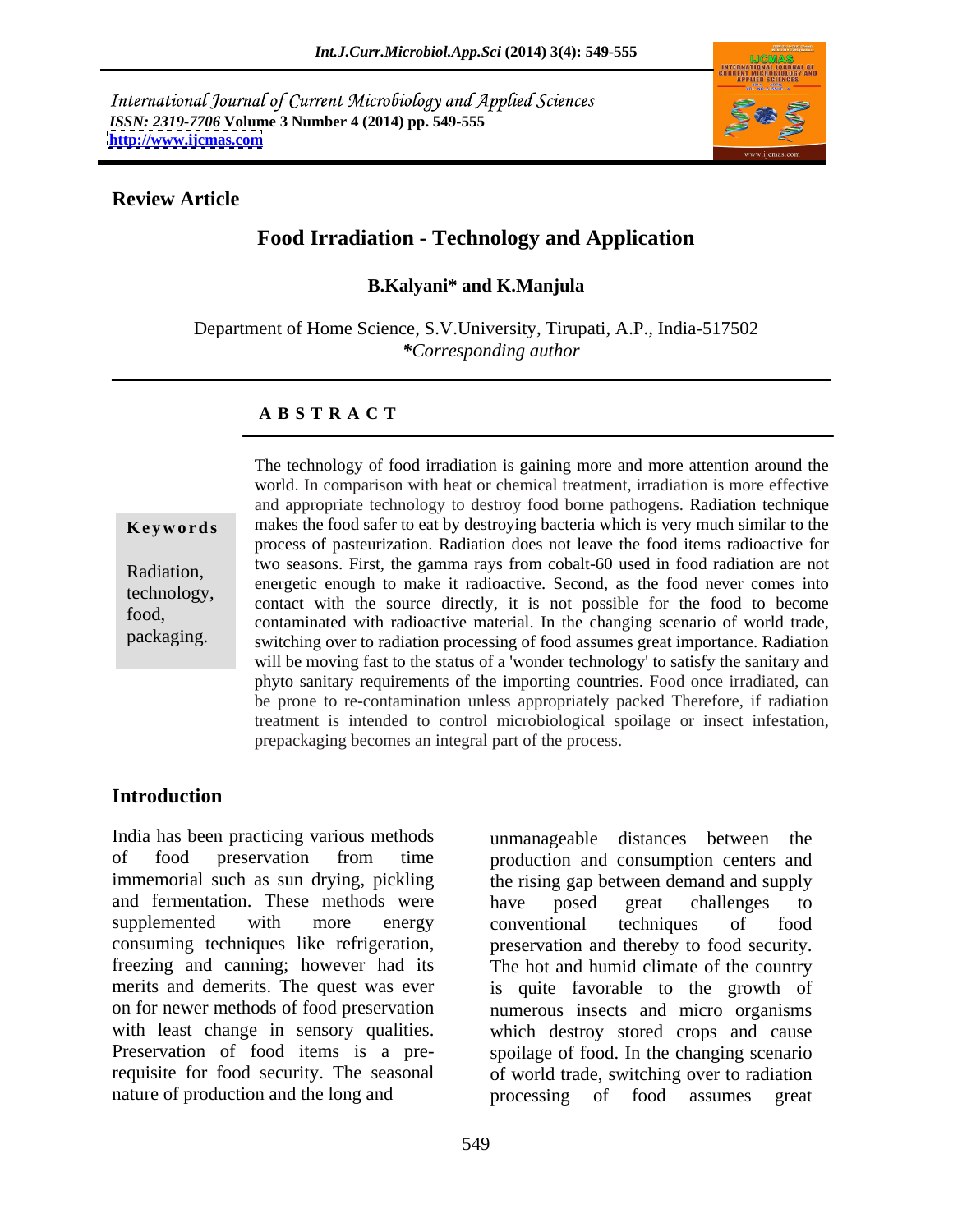importance. Radiation processing can be facilities for radiation processing of food used for disinfestations of pests and disease-causing organisms from a range of

food preservation. Radiation technique makes the food safer to eat by destroying technology while BARC/BRIT will radiation disrupts the biological processes Being a cold process, radiation can be without causing changes in freshness and texture of food unlike heat. Further, unlike chemical fumigants, radiation does not **Radiation Processing** leave any harmful toxic residues in food and is more effective and can be used to Food irradiation is a technology that can

Countries including India guard against causing illness and death. Food irradiation import of exotic insect pests by requiring a uses radiant energy – electron beams, post harvest disinfestations treatment of gamma rays or x-rays to rid food of commodities that can carry pests. India harmful microorganisms, insects, fungi will not be able to resist the flow of and other pests, and to retard spoilage. It radiated foods to the country as a cost of make food radioactive. prohibitive policy would be difficult to Irradiation kills pathogens and makes them justify on technical grounds and could be challenged under the WTO agreement as a technical barrier to trade. Above all, radiation technology for food preservation<br>collectively referred to as "Food will be moving fast to the status of a 'wonder technology' to satisfy the sanitary and phyto sanitary requirements of

Industries has a major role to play in ensuring food security by processing and preserving food items to be released in consuming areas and at lean periods. The ministry has a number of schemes to encourage entrepreneurs for setting up

in public as well as private sectors.

products including fruits and vegetables. The Ministry extends assistance for setting **Radiation as a Preservation Technique** radiation technology to promote Radiation is one of the latest methods in India. BARC will be the nodal agency for bacteria which is very much similar to the provide information on availability, cost process of pasteurization. In effect, and possible alternatives of essential that lead to decay and the ability to sprout. disposal of radio isotopes. BARC can used to pasteurize and sterilize foods aspects of operation and safety in India up facilities for food processing by using radiation technology to promote commercial use of this technology in assistance and guidance on process technology while BARC/BRIT will machinery including pollution control and provide training to the staff on various (saylor, and, Jordan, 2000).

# **Radiation Processing**

treat packaged commodities too. be safely used to reduce food losses due to deterioration and to control contamination does not make food radioactive. incapable of reproduction.

importing countries. product morphology in a beneficial way The Ministry of Food Processing has an optimal dose of ionizing energy There are several processes that are collectively referred to as "Food Irradiation". The object of each process is to kill or impair the breeding capacity of unwanted living organisms or to affect the that will extend shelf-life. Each process (radiation) dependent on the desired effect. The dose of radiation is measured in grays (Gy). A "gray" is a unit of energy equivalent to 1 joule per kilogram. This unit of measure is based on the metric system. Thus, 1 kilogray (kGy) is equal to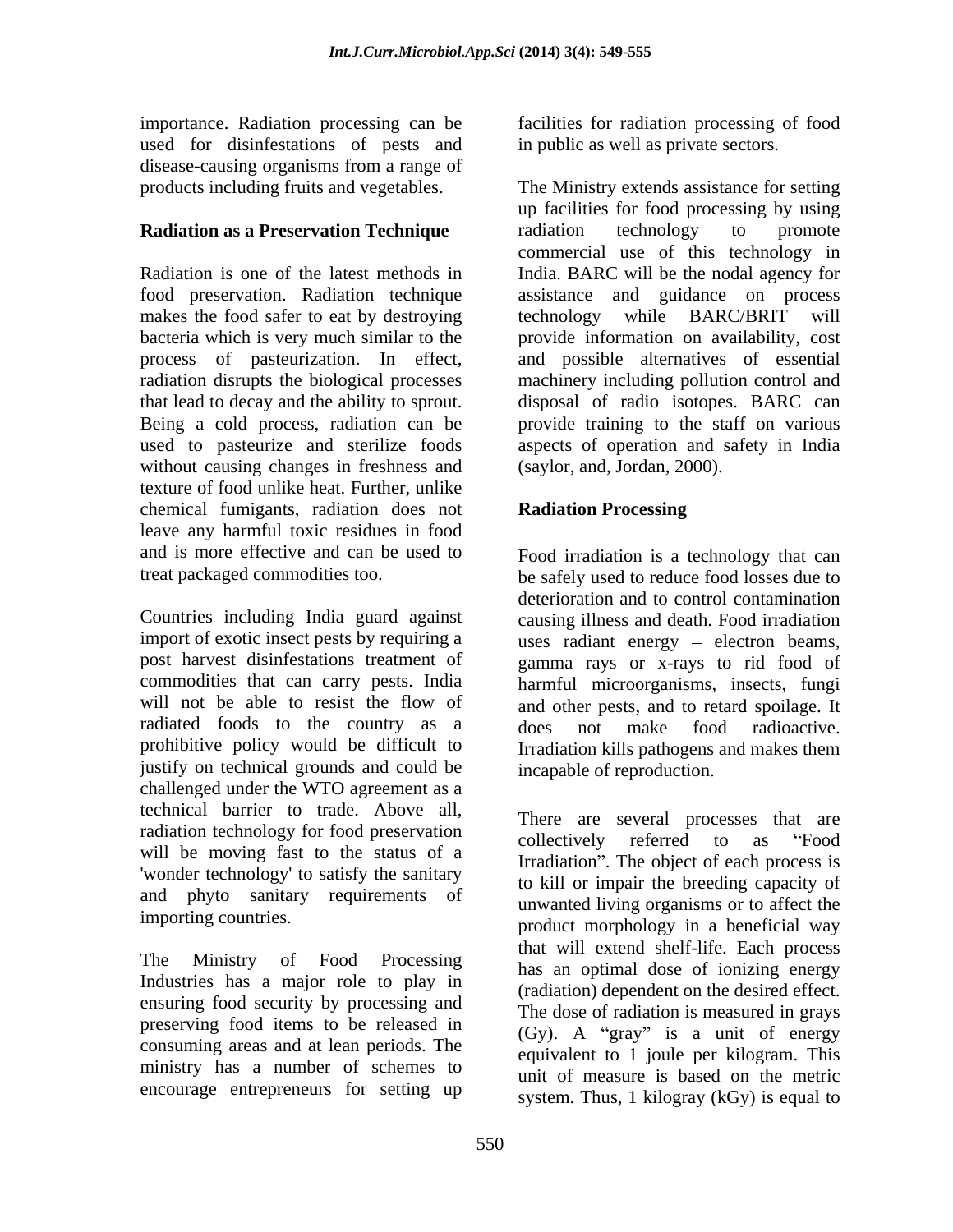## **Pasteurization (Pathogen Reduction)**

Irradiation is used to effectively eliminate disease causing organisms including bacteria and parasites. (e.g. Irradiating ground beef to make it safe from *E. coli* O157:H7. Irradiating live oysters to make them safe from *vibrio*.) Codex Alimentarius General Standard

**Sterilization** – Irradiation is used at a very high dose to eliminate all organisms so that refrigeration is not required (shelf stable). (e.g. Certain foods are sterilized

**Sanitation** – Irradiation is widely used to reduce organisms for spices, herbs and (c) Machine sources of other dried vegetable substances. (e.g. bremsstrahlung (X rays) with electron Irradiating spice blends that are added to meat for hot dogs and other "Ready to Eat" products that may not be cooked Because of their greater penetrating again.) the population of spoilage causing  $\qquad \qquad$  capability,  $\gamma$  rays and X rays may be used organisms, including bacteria and mold. for processing of relatively thick or dense On certain fruits and tubers, irradiation products. For situations where only a delays ripening and/or sprouting. (e.g. shallow penetration is needed and where Irradiating berries to reduce mold. rapid conveyor speeds can be used, high Irradiating fresh fruits to extend their power electron beams may provide a market reach. Irradiating potatoes, onions higher output at lower cost per unit of and garlic to impair cell division and product when large amounts of product are hence allow them to go through the "off" involved. season without sprouting.)

*Disinfestation* – Irradiation is used to stop for import to the US. Irradiating papaya is simultaneously two photons per to eliminate fruit flies, which are disintegration with energies of 1.17 and to as a "cold process". Although all of the distribution in irradiated food products

1,000 grays (Gy). All three forms of radiation energy is converted to heat ionizing energy have the same effect, gray during treatment, the process typically for gray. Some of the major processes are: increases the product temperature by about 1 degree Celsius(Benebion.).

## **Types of Radiation sources**

Three principal types of radiation source can be used in food irradiation according to the

(Food and agriculture organization, world health organization, 1984) :

(a) Gamma radiation from radionuclides such as 60Co or 137Cs 8;

for NASA astronauts.) (b) Machine sources of electron beams with energies up to 10 MeV;

> (c) Machine sources of energies up to 5 MeV.

involved.

## **Gamma rays**

reproduction of both storage and The  $\gamma$  rays used in food processing are quarantine insect pests.(e.g. Irradiating obtained from large 60Co radionuclide foreign produced mangoes to eliminate the sources. This type of radiation is seed weevil, which is a quarantined pest, essentially monoenergetic (60Co emits to eliminate fruit flies, which are disintegration with energies of 1.17 and quarantined pests, for import from Hawaii 1.33 MeV). Using analytical techniques or foreign countries into the US mainland.) such as the point kernel or Monte Carlo All three forms of irradiation are referred methods, it is possible to compute the dose simultaneously two photons per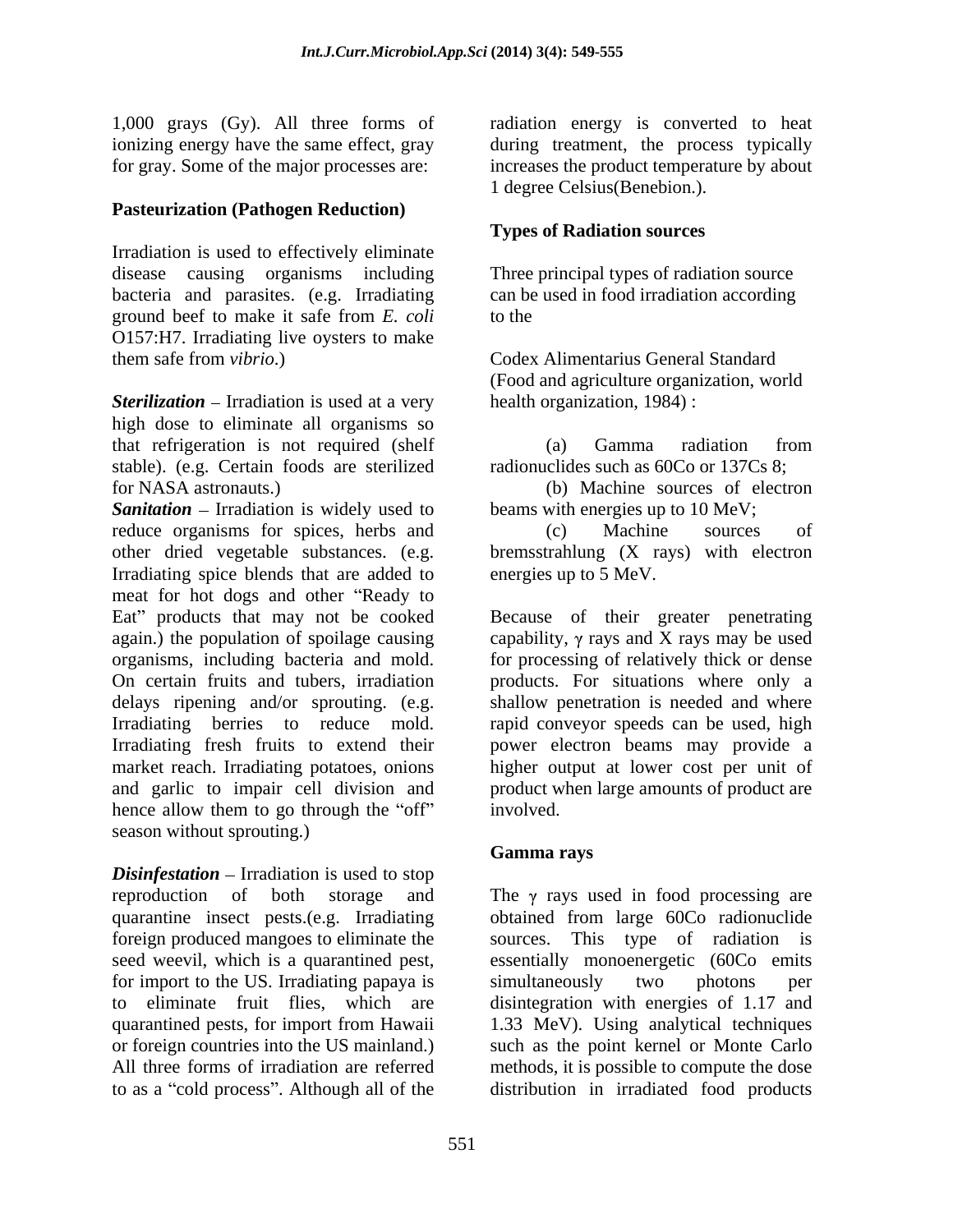even when very complicated source geometries such as extended plaque used for dose determination are carried out sources are used. The resulting depth-dose distribution in the food products usually monitored. resembles an approximately exponential turning the process load or by irradiation from two sides of a plaque source, is often to the radiation source. Electron beam

fairly narrow spectral energy limits positively charged centers behind. (usually less than  $\pm 10\%$  of the nominal Irradiation disrupts the molecular energy). The energy of the electrons that for photons) and is closely related to its energy (Hayashi, 1998).

### **Bremsstrahlung (X rays)**

Bremsstrahlung irradiator design three levels of food irradiation: principles are essentially the same as those for electron irradiators .An extended source of X rays is achieved by  $kGy$ distributing the primary electron beam over a target (X ray converter) of Sprouting of potatoes, onions, garlic, sufficient size. In contrast to the shallots, yams, etc. can be inhibited by radionuclide sources, which emit nearly irradiation in the dose range 20–150 Gy. monoenergetic photons, bremsstrahlung (X ray) sources emit photons with a broad of such products in such a way that energy spectrum (Aikawa, Y, 2000; sprouting is appreciably inhibited or

international trade, it is of the utmost dose range 0.2–1 kGy is aimed at

importance that the dosimetry techniques accurately and that the process is monitored.

curve. Irradiation from two sides (two Food packed in crates or boxes is placed sided irradiation), obtained either by on conveyor belts and moved into the used to increase the dose uniformity in the irradiators can cleanse packaged food at process load (Olivieira, et al., 2000; the end of food-processing production saylor, m.c., jordan, 2000). lines. High-energy waves pass through the **Electrons** food and any pests or pathogens. When the Electrons emitted by accelerators have break away from their atoms, leaving reaching the product is further controlled bacteria and yeasts; delays the formation by the bending magnets of the beam of mold; and sterilizes or kills parasites, handling system, if applicable. The range insects, eggs and larvae. Levels of of an electron in a medium is finite (unlike absorbed radiation are currently measured heart of the irradiator, where it is exposed to the radiation source. Electron beam food, exciting the electrons in both the electrons absorb enough energy, they positively charged centers behind. Irradiation disrupts the molecular structure; kills or reduces the number of in kilo grays (kGy).

# **Food Irradiation Applications**

The scientific community has defined three levels of food irradiation:

## Applications at low dose levels (10 Gy–1) **kGy)**

Cleland, M.R., Pageau, G.M., 1987). completely prevented. Physiological<br>processes such as ripening of fruits can be<br>The effectiveness of processing of food by delayed in the dose range 0.1–1 kGy. ionizing radiation depends on proper These processes are a consequence of delivery of absorbed dose and its reliable enzymatic changes in the plant tissues. measurement. For food destined for Insect disinfestations by radiation in the Radiation affects the biological properties completely prevented. Physiological processes such as ripening of fruits can be delayed in the dose range  $0.1-1$  kGy.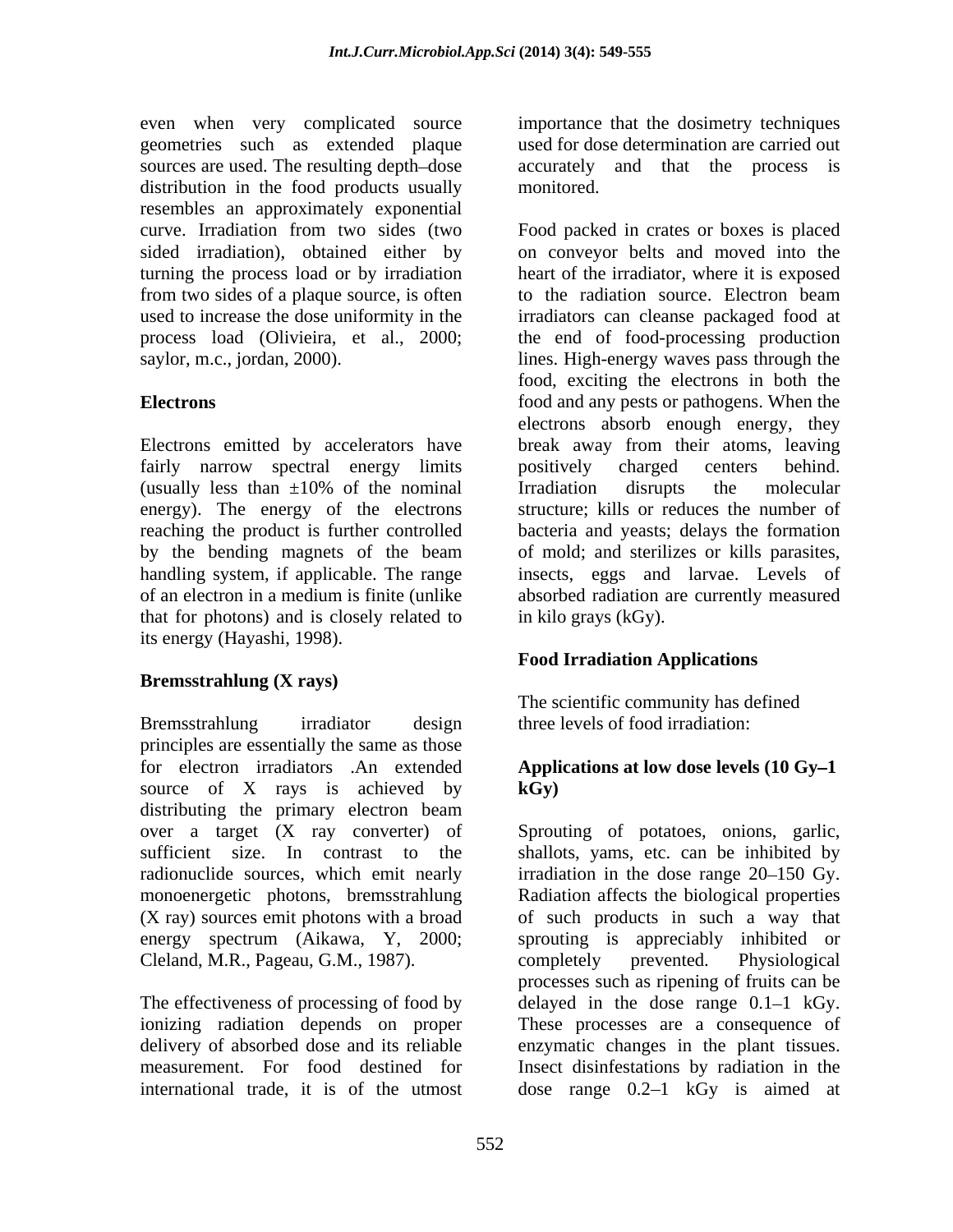preventing losses caused by insect pests in practical method for elimination of stored grains, pulses, cereals, flour, coffee pathogenic organisms and microbeans, spices, dried fruits, dried nuts, dried organisms except for viruses. It is fishery products and other dried food achieved by the reduction of the number of products.

A minimum absorbed dose of about 150 pathogenic micro-organisms such that Gy can ensure quarantine security against none is detectable in the treated product by various species of tephretid fruit flies in any standard method, for which doses fresh fruits and vegetables, and a minimum dose of 300 Gy could prevent insects of other species from establishing The product will usually continue to be in non-infested areas. In most cases refrigerated after the radiation treatment. irradiation either kills or inhibits further This process of improving the hygienic development of different life-cycle stages of insect pests. The inactivation of some borne pathogenic bacteria and parasites is pathogenic parasites of public health sometimes called 'radicidation'. This significance such as tapeworm and trichina medium dose application is very similar to in meat can be achieved at doses in the heat pasteurization, and is hence also

(i) Inhibition of sprouting  $0.05 - 0.15$  (i) Extension of shelf-life  $1.0 - 3.0$  kGy Potatoes, onions, garlic, root ginger, yam

fresh and dried fruits, dried fish and meat,

(iii) Delay of physiological processes (e.g.

### **Applications at medium dose levels (1 10 kGy)**

Radiation enhances the keeping quality of Irradiation at doses of 10–30 kGy is an certain foods through a substantial reduction in the number of spoilage fumigant ethylene oxide for microbial causing micro-organisms. Fresh meat and seafood, as well as vegetables and fruits, other dried vegetable seasonings. This is may be exposed to such treatments with achieved by reducing the total microbial doses ranging from about 1 to 10 kGy, load present in such products including depending on the product. This process of extending the shelf life is sometimes

pathogenic organisms and micro specific viable non-spore-forming range between 2 and 8 kGy.

range 0.3–1 kGy. ealled radiopasteurization. quality of food by inactivation of food-

etc. (ii) Elimination of spoilage and pathogenic (ii) Insect disinfestations and parasite microorganisms 1.0 - 7.0 kGy Fresh and disinfection 0.15 - 0.5 Cereals and pulses, frozen seafood, raw or frozen poultry and fresh fish, strawberries, mushrooms etc. meat, etc.

fresh pork, etc. (iii) Improving technological properties of ripening) 0.25 - 1.0 Fresh fruits and juice yield), dehydrated vegetables vegetables. (reduced cooking time), etc. food 2.0 - 7.0 kGy Grapes (increasing

## **Applications at high dose levels (10 100 kGy)**

effective alternative to the chemical decontamination of dried spices, herbs and pathogenic organisms.

called 'radurization'. The radiation sterilization in the dose range Pasteurization of solid foods such as meat, precooked or enzyme inactivated food poultry and sea foods by irradiation is a products in hermetically sealed containers25 70 kGy extends the shelf life of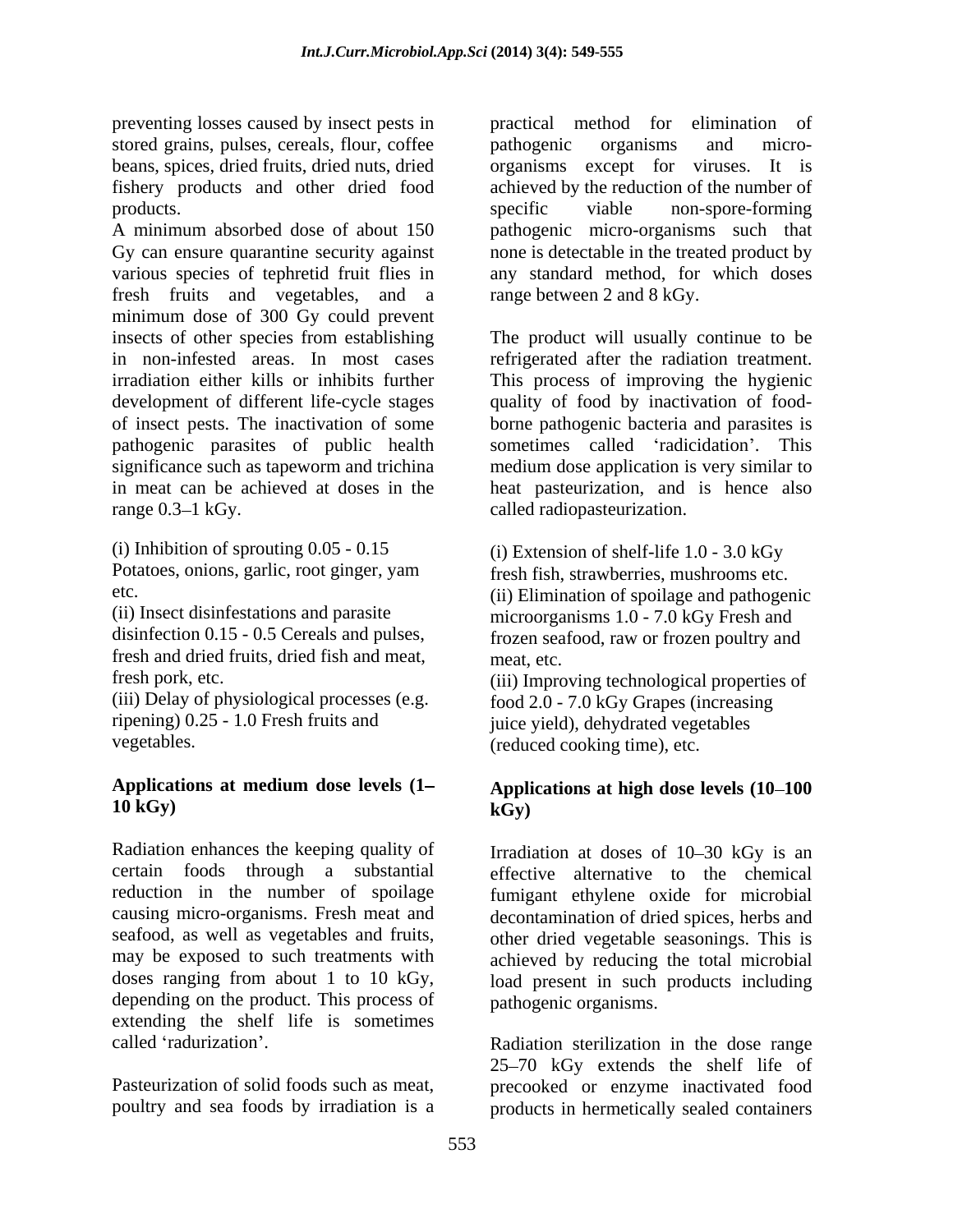almost indefinitely. This is valid properties. In addition, it should not independent of the conditions under which the product is subsequently stored as long impart any off odor to the products. Of the as the package integrity is not affected. several packaging materials currently This effect is achieved by the reduction of available such as cellulose, glass, metals the number and/or activity of all and organic polymers, plastics offer organisms of food spoilage or public unique advantages over the use of health significance, including their spores, conventional rigid containers from the to such an extent that none are detectable point of view of flexibility, low cost, light in the treated product by any recognized weight and low weight to volume ratio. method. This process is analogous to Increasingly, packaging materials for use thermal canning in achieving shelf- in aseptic processing lines in the food, stability (long term storage without pharmaceutical and cosmetic industry are refrigeration) and is sometimes called radappertization'.

(i) Industrial sterilization (in combination food are significantly influenced by the with mild heat) 30 - 50 Meat, poultry, desired objective of the radiation seafood, prepared foods, sterilized hospital diets.

(ii)Decontamination of certain food Packaging materials used for irradiated additives 10 - 50 Spices, enzyme food are broadly classified into two preparations, natural gum, etc and categories depending on the type of ingredients (Technical reports series No. andiation treatments.<br>409 2002)

Food once irradiated, can be prone to re-<br>• Processes requiring doses from 10-60 contamination unless appropriately kGy, for storing such items as meat and packed. Therefore, if radiation treatment is poultry for long periods without intended to control microbiological spoilage or insect infestation, prepackaging becomes an integral part of prevention of moisture uptake or loss, maintenance of an atmosphere other than

radiation with respect to its functional

transmit toxic substances into food nor now being sterilized by ionizing radiation.

The packaging requirements of a particular desired objective of the radiation treatment.

radiation treatments.

**Packaging** kGy, such as extension of shelf-life of • Processes requiring doses less than 10 food.

poultry for long periods without refrigeration.

the process. Technical functions of effective ways of food preservation to packaging are well known. These include inactivate microorganisms and destroy air, protection from mechanical damage or packaging material, which performs all the simply keeping the food clean. technical functions of packaging along Since packaging materials are also several packaging materials like glass, exposed to radiation during the treatment, cellulose, metals and organic polymers are these materials must also satisfy additional available for this purpose, plastics offer requirements such as resistance to unique advantages over the conventionally Irradiation of food is one of the most insect pests. Effective irradiation treatment on food is associated with an effective with resistance to radiations. Though used rigid containers in terms of